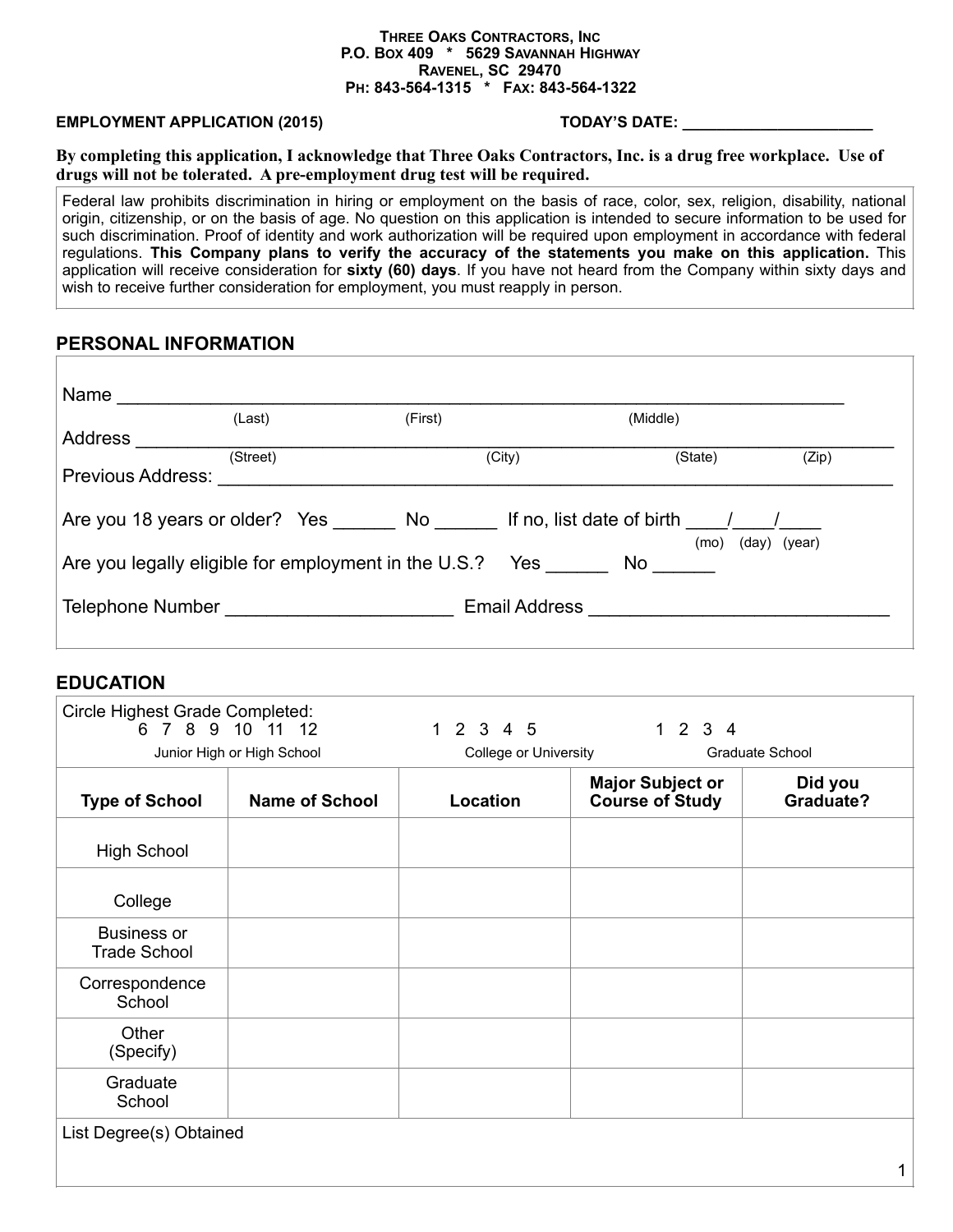# **AN EQUAL OPPORTUNITY EMPLOYER**

# **EMPLOYMENT**

| Are you employed now? ______________ If so, may we contact your present employer? _________________                                                                        |  |  |
|----------------------------------------------------------------------------------------------------------------------------------------------------------------------------|--|--|
| Have you ever applied here before? ___________ When? ___________________________                                                                                           |  |  |
| Have you ever worked for this Company before? ___________ When? _________________                                                                                          |  |  |
| Are you restricted to working only certain hours of the day? Yes ______ No ______ If yes, indicate the<br>hours you are available <b>contained hours</b> you are available |  |  |
| Are you restricted from working certain days of the week? Yes ________ No _______ If yes, indicate the<br>days you are available M T W T F S S                             |  |  |
|                                                                                                                                                                            |  |  |

### **WORK EXPERIENCE**

| Period of Employment<br>(Month/Year)                             | Name and Address of Company | Positions Held or Duties Performed | Rate of Pay    |
|------------------------------------------------------------------|-----------------------------|------------------------------------|----------------|
| From:                                                            | Company:                    |                                    | Start:         |
|                                                                  | Street & No.                |                                    |                |
| To:                                                              |                             |                                    | Final:         |
|                                                                  | City & State                |                                    |                |
| Name of Supervisor at time of separation:<br>Reason for Leaving: |                             |                                    |                |
| From:                                                            | Company:                    |                                    | Start:         |
|                                                                  | Street & No.                |                                    |                |
| To:                                                              |                             |                                    | Final:         |
|                                                                  | City & State                |                                    |                |
| Name of Supervisor at time of separation:<br>Reason for Leaving: |                             |                                    |                |
| From:                                                            | Company:                    |                                    | Start:         |
|                                                                  | Street & No.                |                                    |                |
| To:                                                              |                             |                                    | Final:         |
|                                                                  | City & State                |                                    |                |
| Name of Supervisor at time of separation:<br>Reason for Leaving: |                             |                                    | $\overline{2}$ |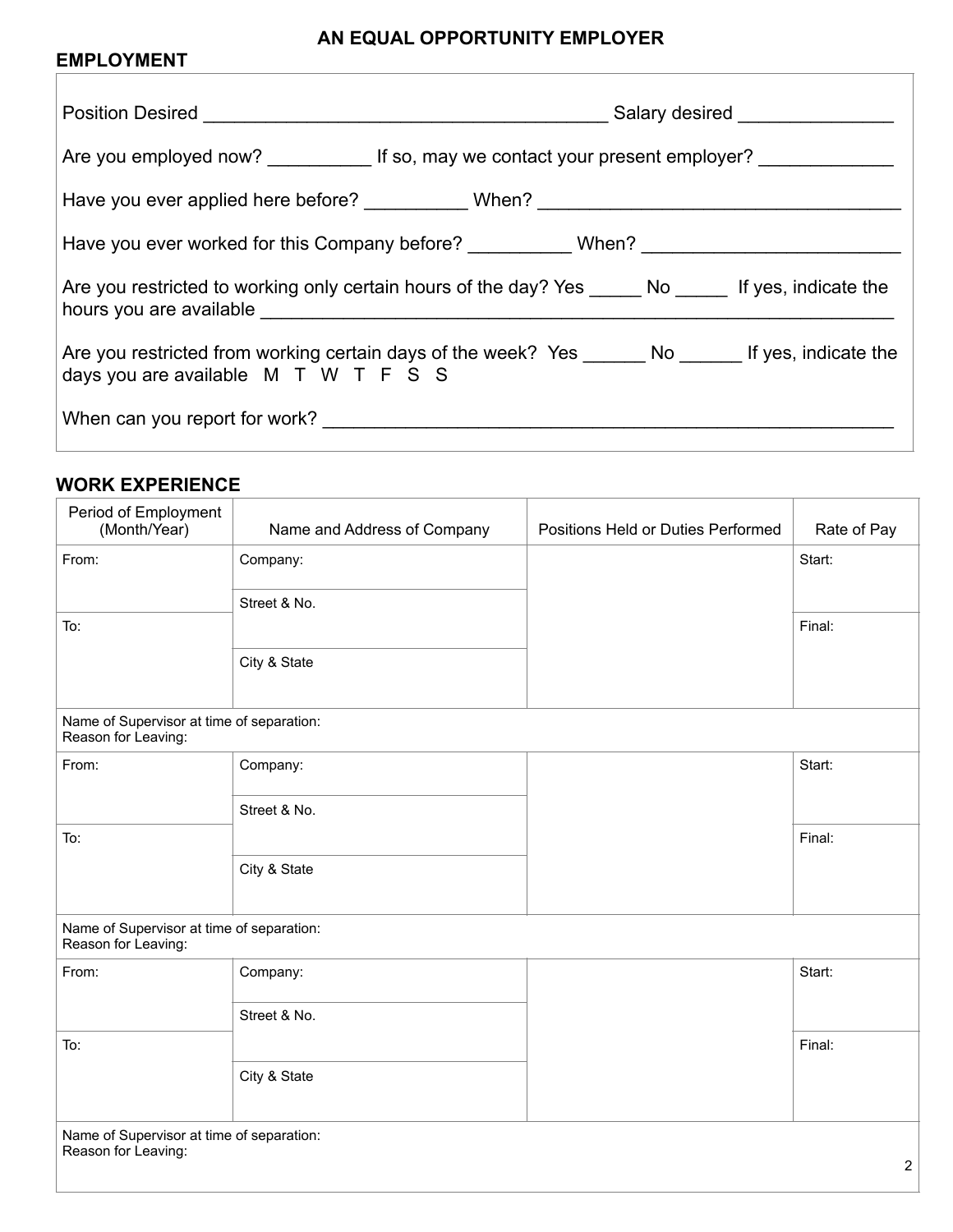| From:                                                            | Company:     | Start: |
|------------------------------------------------------------------|--------------|--------|
|                                                                  | Street & No. |        |
| To:                                                              |              | Final: |
|                                                                  | City & State |        |
| Name of Supervisor at time of separation:<br>Reason for Leaving: |              |        |

# **CRIMINAL BACKGROUND**

| Have you ever pleaded guilty to, "no contest" to, or been convicted of a felony? Yes No          |
|--------------------------------------------------------------------------------------------------|
| lf "yes" please state citation, date, and place where offense occurred. (A "yes" answer will not |
| automatically disqualify you from consideration.)                                                |
|                                                                                                  |
|                                                                                                  |
|                                                                                                  |

# **DRIVING INFORMATION**

 $\overline{1}$ 

|                                                                                                                |                         | Do you have a current driver's license? _______ Yes ______ No |                                                           | Class: |                  |  |
|----------------------------------------------------------------------------------------------------------------|-------------------------|---------------------------------------------------------------|-----------------------------------------------------------|--------|------------------|--|
|                                                                                                                | State: <u>_________</u> |                                                               | Lic. No.: $\qquad \qquad$                                 |        | Expiration Date: |  |
|                                                                                                                |                         |                                                               | Has your driver's license ever been suspended or revoked? | Yes No |                  |  |
| If Yes, please explain circumstances: Web and the set of the set of the set of the set of the set of the set o |                         |                                                               |                                                           |        |                  |  |
| Please list all moving traffic violations in the past five (5) years:                                          |                         |                                                               |                                                           |        |                  |  |
|                                                                                                                |                         |                                                               |                                                           |        |                  |  |
|                                                                                                                |                         |                                                               |                                                           |        |                  |  |
| Offense                                                                                                        | Date                    | Location                                                      | Offense                                                   | Date   | Location         |  |

# **SPECIAL SKILLS**

What knowledge, special training or computer skills, and/or other qualifications have you acquired from employment or other experience? Include any specific equipment that you can proficiently operate.

 $\_$ 

 $\_$